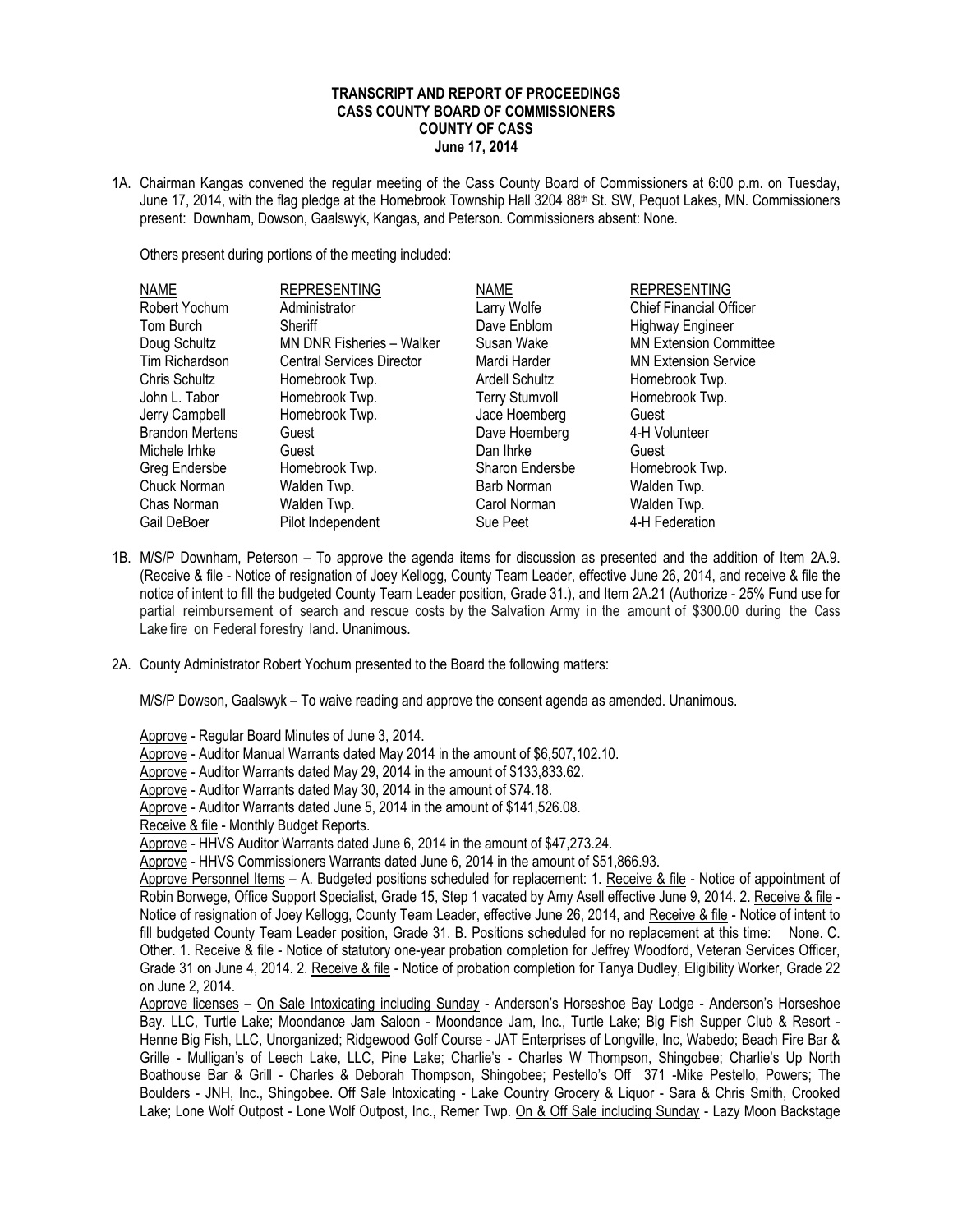Bar - Moondance Jam, Inc., Turtle Lake; The Village Inn - JC2 Investments, Crooked Lake; Harriet Club - Pamela Siltman, Barclay; Jakes City Grille - Gull Lake Jakes, Inc., Fairview. Wine & Beer - Cass Lake Lodge - 2 Balls, Inc., Pike Bay; Long Bow Golf Club - Long Bow Golf Club, LLC, Leech Lake. Gambling - Northern Lakes Yourth Hockey Assoc. @ Pestello's off 371 - Wendy Przbylski, Powers.

Receive & file - May 2014 Cass County EDC Activity Report.

Receive & file - Auditor -Treasurer's Interest Income Report for May 2014.

Accept – Quotation for demolition of structures and abatement of regulated materials to Storlie Construction: Project 1 -PIN# 29-004-2311in the amount of \$2,895.00, and Project 5 - PIN# 85-347-0130 in the amount of \$7,900.00 (source of funds from Solid Waste Assessment Fund), demolition of structures and abatement of regulated materials previously Board approved on February 4, 2014.

Approve - Annual Motorola Solutions Services Agreement - 800 MHz system from June 1, 2014 through May 31, 2015 in the amount of \$49,325.16.

Approve - Capital project payment: Widseth Smith Nolting & Assoc. in the amount of \$735.00 (Inv. #96647) remodel Highway Shops (source of funds from Capital Fund – Garages & Capital Outlay Bldgs.) professional services through May 17, 2014.

Receive and file - Memorandum of Understanding with Lutheran Social Service of Minnesota for the Senior Companion Program.

Approve - HHVS purchase of service contract from April 1, 2014 - June 30, 2015: Innovis Health LLC DBA Essentia in the amount of \$4,760.00.

Approve - Contract term amendment to the Public Assistance Fraud Prevention Investigation (FPI) Program Services Cooperative Agreement for payment to occur for services provided prior to July 1, 2014.

Approve - Purchase of Jail chairs, as per DOC requirement, not to exceed \$2,000.00.

Approve - Resolution No. 30-14 amending fund balance commitment at Dec. 31, 2013 for ARMER.

Commissioner Dowson offered Resolution No. 30- 14 and moved its adoption, Commissioner Gaalswyk seconded:

WHEREAS, The Cass County Board has adopted Governmental Accounting Standards Board Statement 54, Fund Balance Reporting Governmental Fund Type Definitions (GASB 54), and

WHEREAS, It is a basic responsibility of the County to provide for the health and welfare of its citizens; and

WHEREAS, The Federal Communications Commission (FCC) has issued regulations which require the replacement of wideband Land Mobile Radio (LMR) systems operating in the Very High Frequency (VHF) and Ultra High Frequency (UHF) spectrum by 2013; and

WHEREAS, The County has been presented with a public safety communication assessment (hereinafter "Assessment") conducted by GeoComm, Incorporated, which included an assessment of the alternatives that exist for the County to replace the public safety communication infrastructure within the County, and

WHEREAS, The County has undertaken the project of replacing the public safety communication infrastructure within the County, and

WHEREAS, The State of Minnesota has informed the County of specific enhancements that are needed in the near future and that additional funds are needed to successfully complete this task.

WHEREAS, The final tower has been erected in northern Cass County and the County's equipment will be placed on that tower in 2014, thereby completing the initial ARMER project.

NOW, THEREFORE, BE IT RESOLVED: That the Board of Commissioners do hereby reduce the prior commitment of \$750,000 to \$100,000 of existing fund balance at December 31, 2013, within the General Fund, for the completion of the ARMER project.

Resolution No. 30 -14 was declared adopted upon the following vote: Ayes: Downham, Dowson, Gaalswyk, Kangas, Peterson. Nays: None.

Approve - Resolution No. 31-14 amending fund balance commitment at Dec. 31, 2013 for Compensated Absences. Commissioner Dowson offered Resolution No. 31-11 and moved its adoption, Commissioner Gaalswyk seconded:

WHEREAS, The Cass County Board has adopted Governmental Accounting Standards Board Statement 54, Fund Balance Reporting Governmental Fund Type Definitions (GASB 54), and

WHEREAS, Cass County has a liability for compensated absences for its employees as determined by GASB 16, and WHEREAS, Compensated absences are a significant liability for the County, and

WHEREAS, The Cass County Budget Committee has recommended the full funding of this liability.

WHEREAS, The Board of Commissioners committed \$2,700,000 of existing fund balance at December 31, 2011, in the General Fund for the funding of compensated absence payments.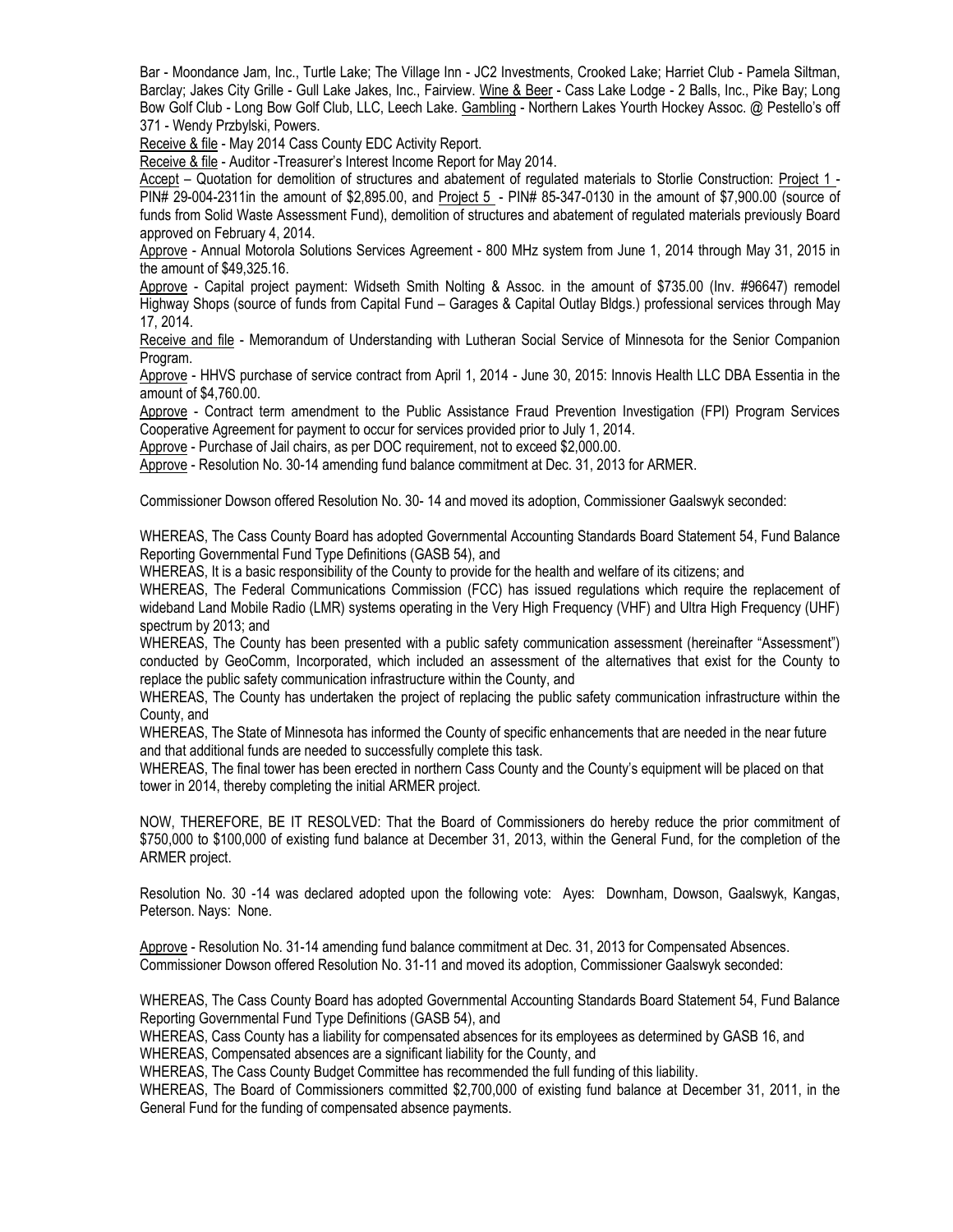NOW, THEREFORE, BE IT RESOLVED: That the Board of Commissioners do hereby increase that commitment to \$2,750,000 of existing fund balance at December 31, 2013, in the General Fund for the funding of compensated absence payments.

Resolution No. 31-14 was declared adopted upon the following vote: Ayes: Downham, Dowson, Gaalswyk, Kangas, Peterson. Nays: None.

Authorize - 25% Fund use for partial reimbursement of search and rescue costs to the Salvation Army in the amount of \$300.00 during the Cass Lake fire on Federal forestry land.

2B. Administrator Yochum reported on his and Commissioner Downham's attendance at the Association of Mn Counties District II Meeting on Wednesday, June 4, 2014. The AMC Board has requested comment on the Federal rule proposing to amend the definition of "waters of the U.S." The proposed definition would expand the Federal jurisdiction to interconnected tributaries, wetlands, and other downstream waters. Mr. Yochum added that the proposed rule is open for public comment until October 20, 2014.

M/S/P Gaalswyk Dowson – To refer the subject of "waters of the US" to the Cass County SWCD Board for their comment and report back to the County Board. Unanimous.

2C. Mr. Yochum summarized the recommendations of the Ad Hoc Committee of the Board (Kangas, Gaalswyk) reviewing the Cass County Solid Waste Program. The June 3, 2014 meeting included discussion of: recycle cardboard vendor contracts; transfer station operations; and solid waste assessment review. Mr. Ihrke of City Sanitary Service briefly commented on his proposed rate change.

M/S/P Dowson, Gaalswyk – To accept the recommendations of the Ad Hoc Committee: to approve the recycle cardboard vendor contract rate changes to City Sanitary Service increasing the Walker route to \$255.00 per trip and the Longville route to \$334.00 per trip and extend the contract term thru December 31, 2017; to approve the recycle cardboard vendor contract with Nisswa Sanitation thru December 31, 2014 at present compensation rates; to approve transfer station site management agreements for County operations at May Township (Darlene Rollins) and Birch Lake Township (Larry Overcash) - extends present compensation rates thru December 31, 2017. Unanimous.

2D. Mr. Yochum presented correspondence from the City of Pine River inquiring as to the County's interest in participating in updating the Pine River Municipal Airport zoning ordinance. The County Board noted that the same invitation to participate has been made to any potentially affected local units of government.

Commissioner Peterson offered Resolution No. 32-14 and moved its adoption, Commissioner Gaalswyk seconded:

Authorizing to reconvene the Joint Airport Zoning Board for the Pine River Municipal Airport

WHEREAS, the City of Pine River, hereinafter called the Municipality, owns and controls the Pine River Municipal Airport; and

WHEREAS, The Joint Airport Zoning Board for the Pine River Municipal Airport, hereinafter referred to as joint Airport Zoning Board, was established by the City of Pine River and the Board of County Commissioners of Cass County, Crow Wing County, the Council of the City of Chickamaw Beach, Township of Barclay, the Township of Wilson, the Township of Pine River, the Township of Walden, the Township of Gail Lake and the Township of Jenkins for the purposed of creating the Pine River Municipal Airport Zoning Ordinance, which was adopted on August 28th, 1980; and

WHEREAS, The existing and proposed airport hazard area adjacent to the airport are located outside the territorial limits of said Municipality, but within the territorial limits of this county; and

WHEREAS, The above Municipality has requested in writing the Joint Airport Zoning Board be reconvened and that we consider joining with them in amending the Pine River Municipal Airport Zoning Ordinance; and

WHEREAS, This county deems it necessary to reconvene the Joint Airport Zoning Board in cooperation with the above Municipality pursuant to Minnesota Statutes Section 360.063, Subdivision 3, and other applicable laws for the purpose of establishing, administering, and enforcing zoning laws for the areas surrounding the airport and for the protection of the airport and the public; and

WHEREAS, The above statute, together with case law from 1976, provides that this county has the right to appoint two (2) non-elected persons to the Joint Airport Zoning Board; and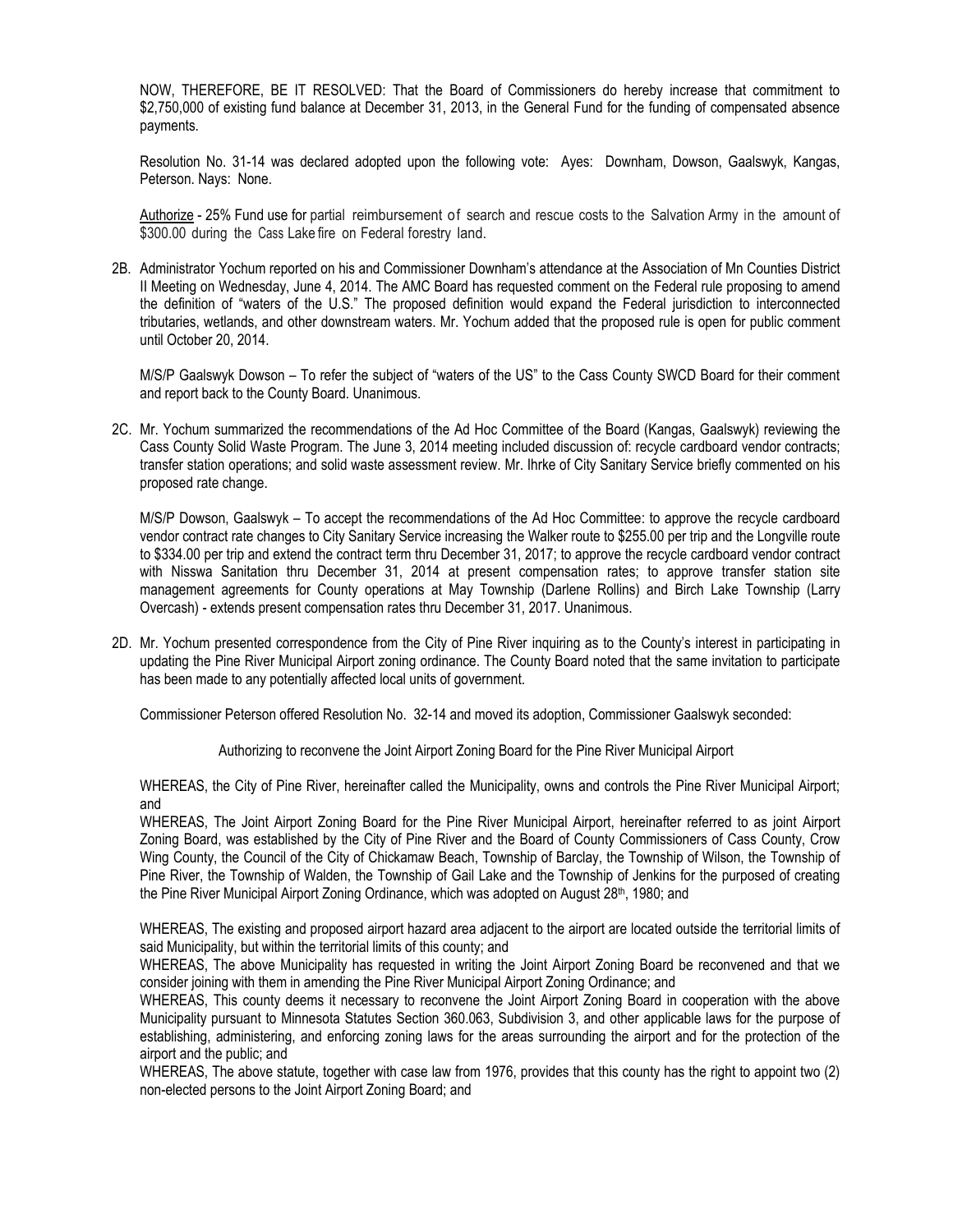WHEREAS, Subdivision 8 of Section 32 of the Appropriations Bill passed by the Minnesota Legislature effective July 1, 1973, provides that no moneys shall be expended by the Commissioner of Transportation of the State of Minnesota to improve and maintain an airport unless the governmental unit owning the airport has or is establishing a zoning authority for the airport.

BE IT RESOLVED By the undersigned County as follows:

- 1. That the undersigned Cass County elects not to participate in the Joint Airport Zoning Board and will instead defer to other jurisdictions to represent the interests of the undersigned Cass County.
- 2. That the undersigned Cass County understands that notices will be sent to both the undersigned Cass County and individual property owners located in Safety Zones A and B no less than fifteen days prior to the public hearings providing the above mentions property owners and undersigned Cass County opportunities to express opinions in regards to the proposed Airport Zoning Amendments.

Resolution No. 32-14 was adopted by majority vote: Ayes: Downham, Dowson, Gaalswyk, Kangas, Peterson. Nays: None.

3A. Doug Schultz (Area Fisheries Supervisor MN DNR) explained the potential sale of property on Uran Bay to the State for the sole purpose of protecting sensitive habitat on Leech Lake. The area has vast amounts of wild rice and other sensitive riparian and aquatic habitats critical to native fish and wildlife populations. The acquired parcel would adjoin existing State and Tribal owned properties. The DNR initiated the process to acquire and protect two parcels (45-127-3101, and -1102) totaling 50 acres with approximately 3,400 feet of shoreline, both in Turtle Lake Township. The property owners later decided to retain the developed parcel (45-127-3101), which was preferred route for all parties because the parcel to be acquired (45-127-1102) is the undeveloped subject with the most sensitive shoreline, and is adjacent to other publicly owned property. The DNR will retain a 30-foot easement corridor through the property owner's parcel to retain accessibility for public use. Mr. Schultz add that this property will be designated as a General Use Aquatic Management Area (AMA), and as an AMA, the riparian habitat will be protected and preserved and the property would otherwise be available for all forms of non-motorized public use. Funding for this parcel will include funds from Reinvest in Minnesota (RIM). The use of RIM funds to purchase property by the State requires County approval. Mr. Schultz had previously reported to the Board that Turtle Lake Township has approved the purchase as well.

Commissioner Downham offered Resolution No. 33-14 and moved its adoption, Commissioner Dowson seconded:

Review of Proposed State Land Acquisition

In accordance with Minnesota Statutes 84.944, Subd. 3 and 97A.145, Subd. 2, the Commissioner of the Department of Natural Resources on April 1, 2014 provided the county board with a description of lands to be acquired by the State of Minnesota for Aquatic Management Area purposes.

Lands to be acquired are described as follows: Lot One (1) of T142, R30, S34, according to the recorded plat thereof, Cass County, Minnesota, and "as described in Attachment A".

IT IS HEREBY RESOLVED, by the Board of County Commissioners of Cass County, Minnesota on Tuesday, June 17, 2014 that the State's proposed acquisition of the described property be approved

Resolution No. 33-14 was adopted by majority vote: Ayes: Downham, Dowson, Gaalswyk, Kangas, Peterson. Nays: None.

4A. Cass County Extension Committee member Susan Wake explained that each year the local County Extension Committee selects a farm family and submits their recommendation to the University of MN. The criteria for nomination is that the farmer is a Minnesota food producer that is actively involved in agricultural production with one or more agricultural enterprises and have some involvement in their communities. Ms. Wake informed the Board that Chuck and Barb Norman have been selected as the Cass County Farm Family for 2014. The Normans discussed the family history of the Norman Farm noting agricultural activities have included dairy cows, beef cattle, horses, sheep and raising corn and grain for silage. Among many community contributions the Norman's have been 4-H members and leaders since 4-H was first organized and donates hay to the Cass County fair and the high school rodeo. The Board congratulated Mr. & Mrs. Norman as the 2014 Cass County Farm Family.